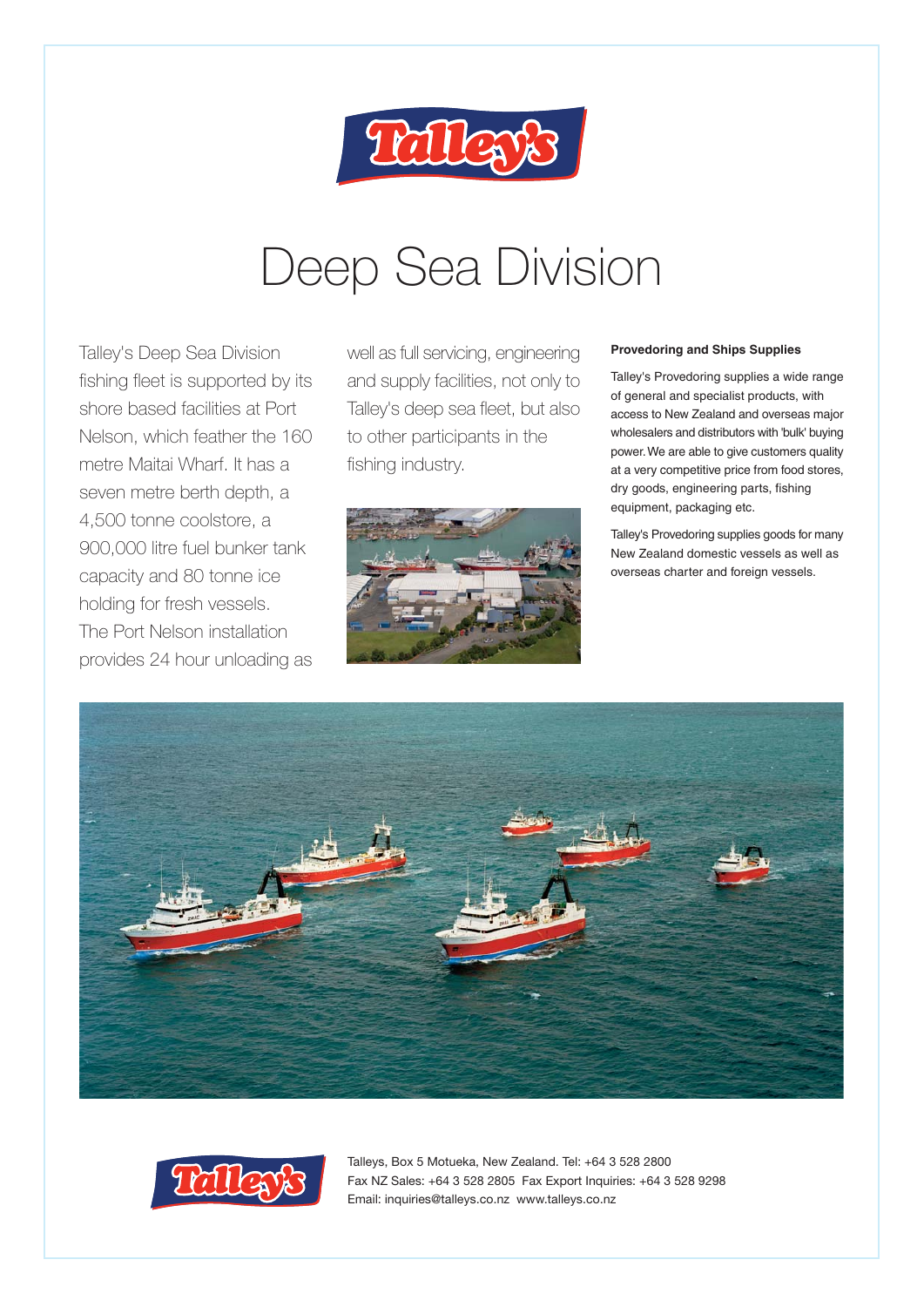## Talley's Fleet

## Factory Fillet Trawlers





being caught, processing the catch onboard to customers specifications - frozen-at-sea fillet, block or head and gutted form. Onboard fishmeal plants process the waste product so everything is utilised.

#### **Amaltal Columbia**

Length overall 64m. Gross tonnage 1970MT. Main engine 3340HP.

The flagship of the fleet, the Amaltal Columbia leads the world in fishing technology. The ship was the world's first factory freezer trawler to be registered with ISO 9002 certification, an internationally recognised standard which assures customers of consistent high product quality.

The ship has extensive capabilities to process all waste products for recycling or non-polluting disposal. Even the ship's boilers are able to run on waste fish oil.

#### **Amaltal Atlantis**

Length overall 64m. Gross tonnage 1970MT. Main engine 3340HP.

The Amaltal Atlantis is a sister vessel to the Amaltal Columbia and was purchased following the successful operation of Amaltal Columbia in New Zealand waters. It has now been converted to a twin trawl net system, the first in New Zealand.

Amaltal Atlantis production facilities are among the most up to date in any fishing vessel and it continues to achieve the high production quality standard now consistently proven by the Talley's deep sea fleet.



#### **Amaltal Enterprise**

Length overall 68.8m. Gross tonnage 2412MT. Main engine 4023HP.

The Amaltal Enterprise has enabled Talley's deep sea division to put more fishing effort into the southern ocean, where the harsh sea conditions require a larger vessel with more horse power providing a stable working platform. The vessel has also allowed Talley's deep sea division to increase the product lines through having a much larger factory area to work with. This allows the company to produce more value added products whilst still at sea.



#### **Amaltal Explorer**

Length overall 65.7m. Gross tonnage 1386MT. Main engine 2700HP.

The Amaltal Explorer was the first purpose built freezer trawler for New Zealand's deep water fishery, and has caught a New Zealand domestic trawler record of 13800 tonnes in one year. The Amaltal Explorer product is headed and gutted with its main catch species being Orange Roughy, Smooth Oreo Dory, Black Oreo Dory, Hoki and other bycatch species.

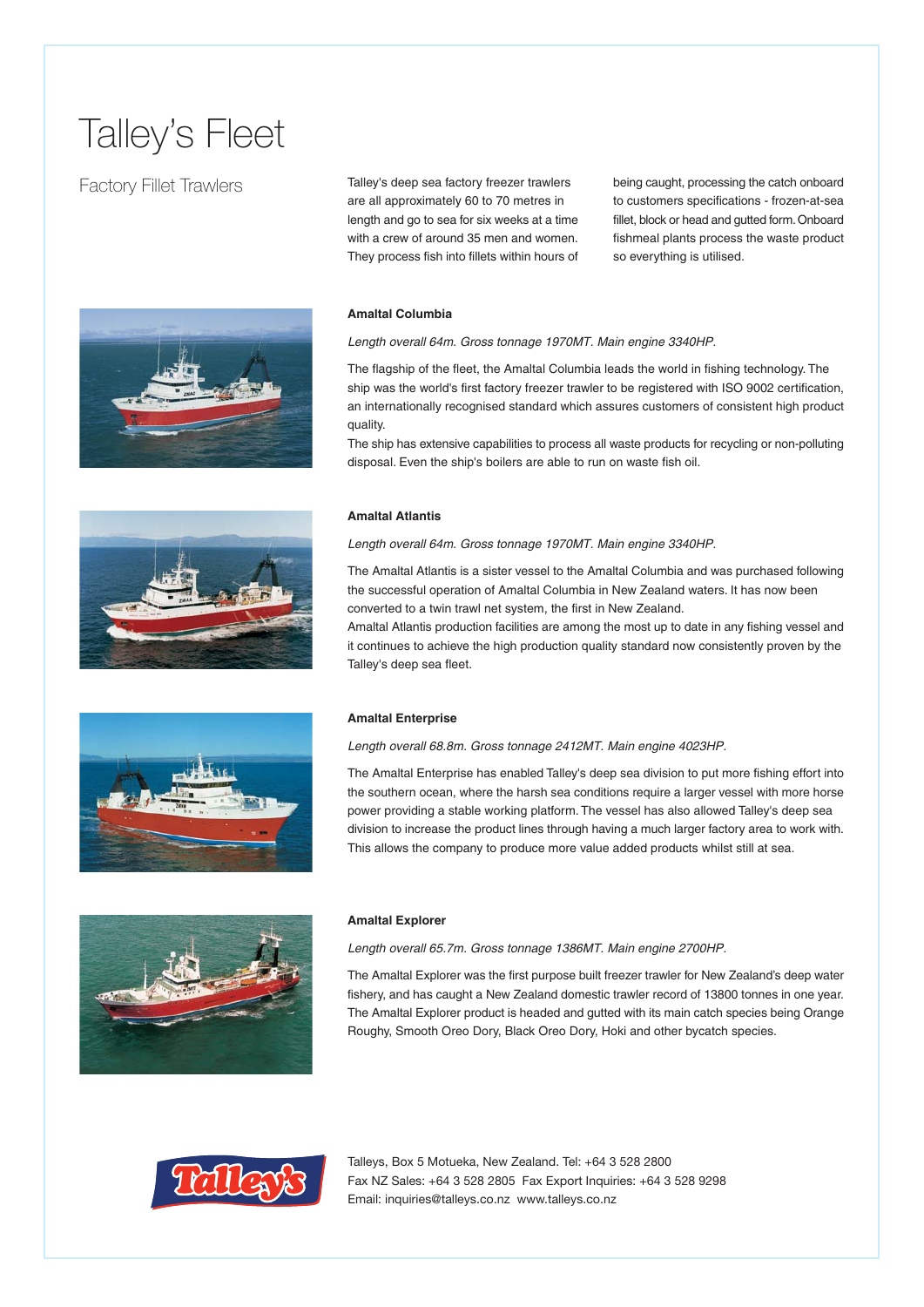### Bottom Longliners



The Talley's deep sea fleet includes two joint venture automated bottom longliners, which fish for Ling using hooks strung on long lines. The hooks are baited automatically

and the lines are released very fast. Many thousands of hooks are set each day, the retrieval and setting of these hooks is a continuous 24 hour a day operation.

#### **Janas**

Length overall 46.5m. Gross tonnage 1079MT. Main engine 1054HP

The Janas goes to sea for six weeks at a time. It has a factory for processing Ling into fillets which are frozen in packs, ready for market, within hours of being caught. The vessel also has a fishmeal plant. During the summer the vessel operates in the New Zealand Antarctic Zone for Toothfish (Dissostichus Mawsoni) and carrying out research under full CCAMLR (Commission for the Conservation of Antarctic Marine Living Resources) licence. The vessel spends 2 months working the icy waters of the Ross Sea before returning back to New Zealand. It operates under the brand name of New Zealand Longline.

#### **Antarctic Chieftain**

Length overall: 62.8 m. Gross Tonnage: 1136 MT

The Antarctic Chieftain fishes for New Zealand Longline, and a joint venture between Talley's Group Ltd and Sealord. The vessel was built in Taiwan in 2002, and brought by New Zealand Longline Ltd in early 2008. It has since been completely refitted to New Zealand standards.

This state of the art Auto Longline Vessel targets Antarctic Toothfish under the company's (CCAMLR) Licence in the Ross Sea area of the Antarctic.

The 22 crew onboard utilize a innovative Tunnel System to shoot and haul weighted long lines, well away from the reach of seabirds. The company's environmentally friendly approach to fishing practices means that New Zealand Longline can proudly state they have never killed or injured a single seabird in all the years they have been fishing in Antarctic waters, and that they lead the way in global Seabird mitigation.